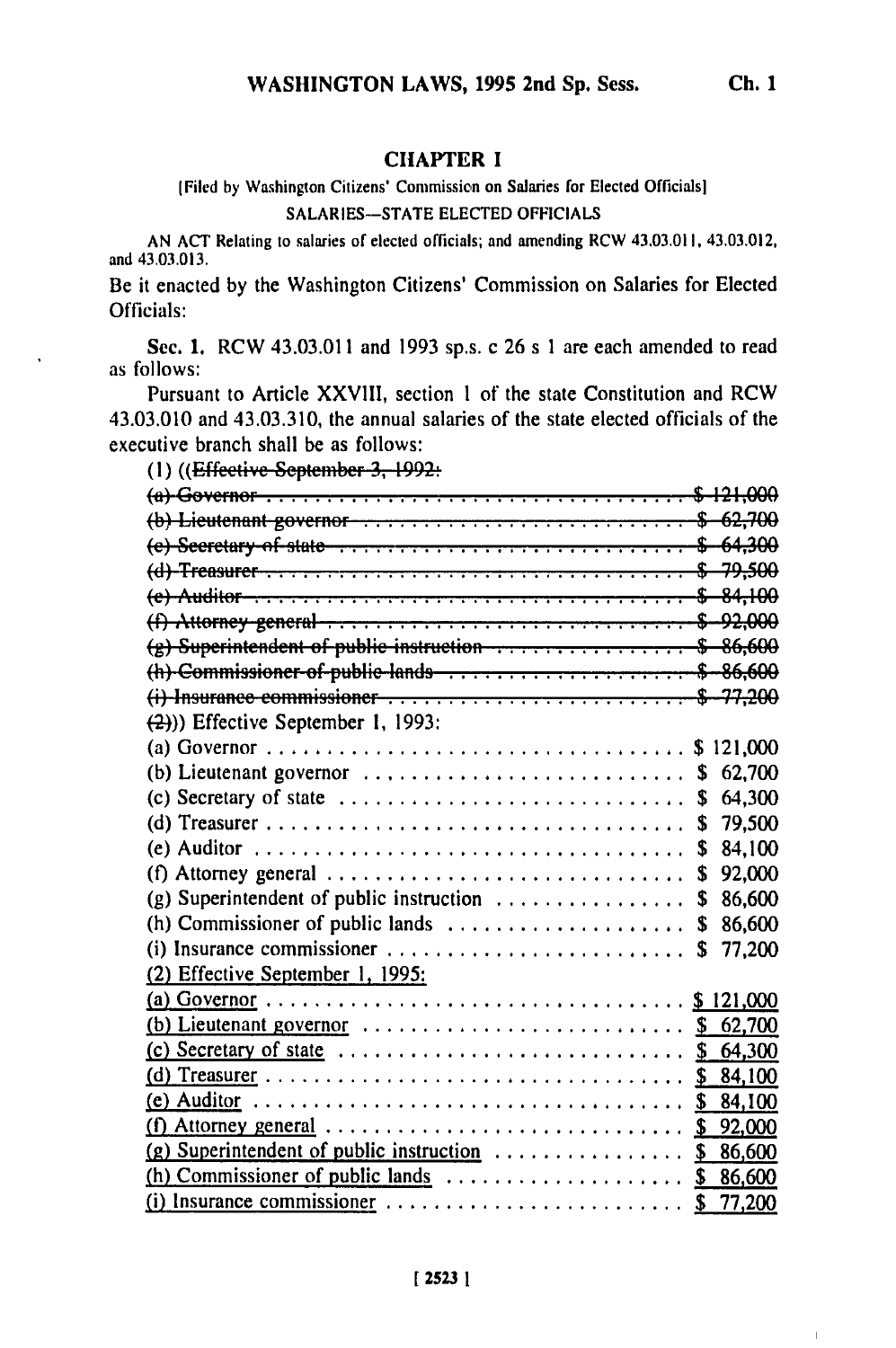## **Ch. 1 WASHINGTON LAWS, 1995 2nd Sp. Sess.**

**(3)** The lieutenant governor shall receive the fixed amount of his salary plus 1/260th of the difference between his salary and that of the governor for each day that the lieutenant governor is called upon to perform the duties of the governor **by** reason of the absence from the state, removal, resignation, death, or disability of the governor.

Sec. 2. RCW 43.03.012 and **1993** sp.s. c 26 s 2 are each amended to read as follows:

Pursuant to Article **XXVIII,** section **1** of the state Constitution and RCW 2.04.092, **2.06.062, 2.08.092, 3.58.010,** and 43.03.310, tho annual salaries of the judges of the state shall be as follows:

**(1)** ((*Effective September 3, 1992*:

| (a) Justices of the supreme court $\ldots$ \$ 107,200                                                           |  |
|-----------------------------------------------------------------------------------------------------------------|--|
| $(b)$ Judges of the court of appeals $\cdots$ , $\cdots$ , $\cdots$ , $\cdots$ , $\cdots$ , $\cdots$ , $\cdots$ |  |
|                                                                                                                 |  |
| (d) Full-time-judges of the district court $\ldots$ , $\ldots$ , $\ldots$ , $\ldots$ , $\sim$ 91,900            |  |
| $(2)$ )) Effective September 1, 1993:                                                                           |  |
| (a) Justices of the supreme court $\dots \dots \dots \dots \dots \dots \dots$ \$ 107,200                        |  |
| (b) Judges of the court of appeals $\ldots \ldots \ldots \ldots \ldots$ \$ 101,900                              |  |
| (c) Judges of the superior court $\ldots \ldots \ldots \ldots \ldots \ldots$ \$ 96,600                          |  |
| (d) Full-time judges of the district court $\dots \dots \dots \dots$ \$ 91,900                                  |  |
| (2) Effective September 1, 1995:                                                                                |  |
|                                                                                                                 |  |
|                                                                                                                 |  |
|                                                                                                                 |  |
| (d) Full-time judges of the district court $\ldots \ldots \ldots \ldots$ \$ 94,198                              |  |
|                                                                                                                 |  |

(3) The salary for a part-time district court judge shall be the proportion of full-time work for which the position is authorized, multiplied by the salary for a full-time district court judge.

Sec. 3. RCW 43.03.013 and 1993 sp.s. c 26 s 3 are each amended to read as follows:

Pursuant to Article XXVIII, section 1 of the state Constitution and RCW 43.03.010 and 43.03.310, the annual salary of members of the legislature shall be:

(1) ((<del>Effective September 3, 1992:</del>

| (d) Senate minority leader $\dots \dots \dots \dots \dots \dots \dots \dots \dots$ \$ 29,900 |  |
|----------------------------------------------------------------------------------------------|--|
|                                                                                              |  |
| $(2)$ )) Effective September I, 1993:                                                        |  |
|                                                                                              |  |
| (b) Speaker of the house $\dots \dots \dots \dots \dots \dots \dots \dots$ \$ 33,900         |  |
|                                                                                              |  |